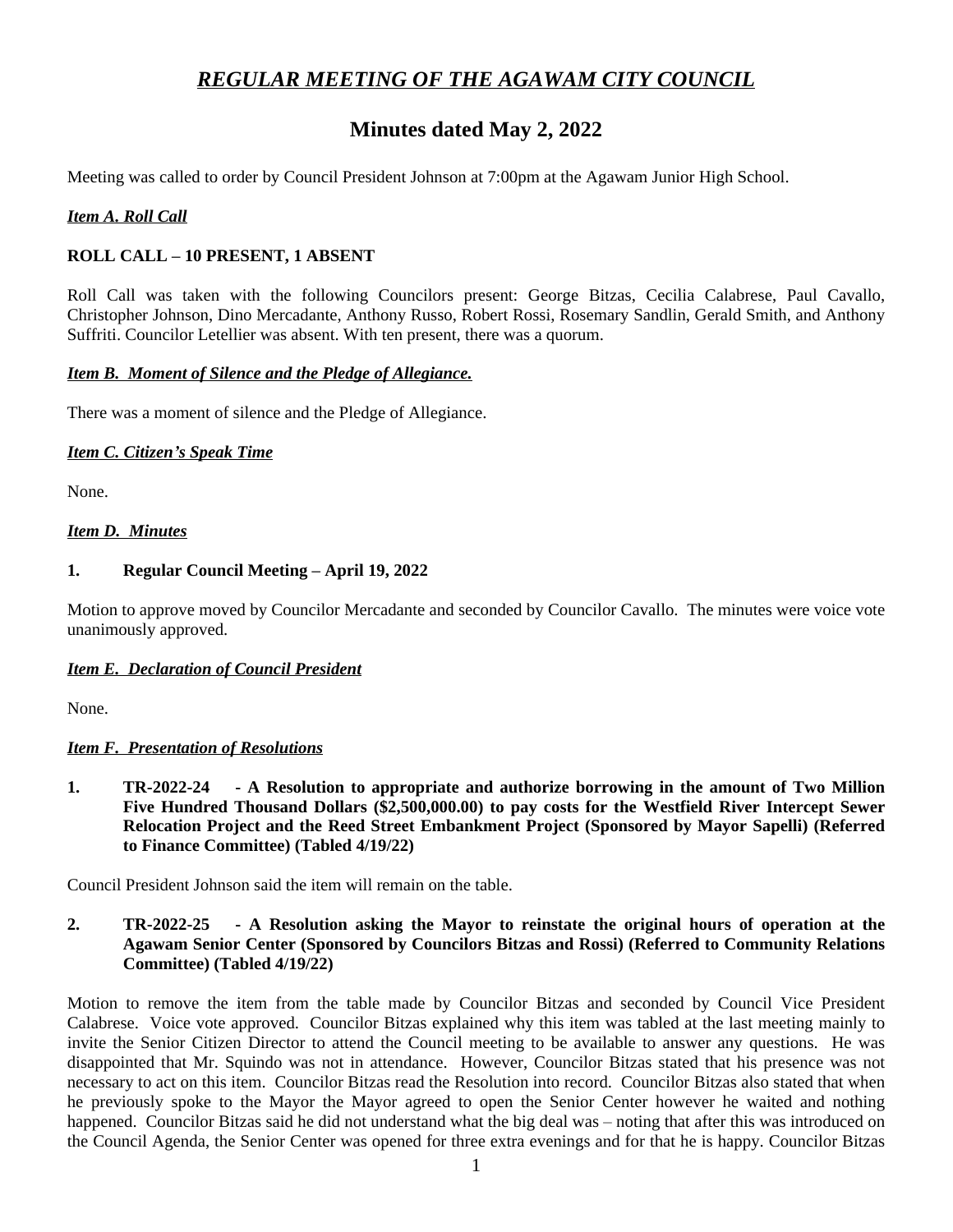said this was a good start however the request in the Resolution is to open for five evenings and until 9:00pm as it was before Covid. Councilor Bitzas wondered why anyone would oppose this and hoped it would not be tabled again. Councilor Cavallo noted that we heard that the Senior Center Director was comfortable with reopening the Senior Center for three nights. He was concerned that there was never a Community Relations sub-committee meeting scheduled but was happy the Senior Center would be open for three evenings. Councilor Rossi agreed to co-sponsor this Resolution because he thought it was the right thing to do more towards a focus on senior activities. The Mayor took action on his own and came up with viable options that are quite fair with reopening three nights until 8pm. Councilor Rossi said he has no problem with reopening three days per week at this present time. Henry Kozloski told him that Conservation Commission meets on Tuesday evenings at the Senior Center and hoped they could open for these meetings. Councilor Rossi said he was disappointed that it became such an issue or interpreted as the City Council meddling in the Mayor's affairs or micro-managing as that was never his intent by signing on to this Resolution. Councilor Rossi thanked Mayor Sapelli for listening and hopes that this is just the beginning. Councilor Sandlin understands the value of the Senior Center and wanting it opened up to our seniors however her issue was that this should have gone to committee and Committee Chair chose not to hold a meeting. She does support the Mayor opening the Senior Center up for three evenings per week and believe the seniors are happy with this. Councilor Mercadante expressed wishing to see many residents in the audience when there is a community issue like this as it would be great to see their support and hear from them. He stated he is confident in the way the Mayor is handling this and that three nights a week is a good starting point. He questioned if we should vote against the Resolution since it asks for "five days" or if it is just a recommendation. Councilor Smith is in favor of the Senior Center being open until 8pm He believes this Resolution put the Mayor in an uncomfortable position and he should have been approached privately. Councilor Russo stated he trusts the Mayor and three nights is a great compromise. Simply opening up completely puts seniors at risk. These three nights will be a good gauge to see if the seniors will come back. Council President Johnson asked for a Motion to approve on record. Councilor Bitzas asked for a Point of Order. Council President Johnson again asked for the Motion on the item and did not recognize the Point of Order. Motion made by Council Vice President Calabrese and seconded by Councilor Mercadante. He then asked for Councilor Bitzas' Point of Order. Councilor Bitzas wanted to clarify not having a sub-committee meeting. He stated he asked Barbara to send Councilor Rossi and email asking him if he thought we needed a sub-committee which she did. Councilor Rossi responded to her that it was the prerogative of Committee Chair to do what he thought was best. Councilor Bitzas stated he chose not to call the meeting as is his right according to our Rules and that it was not necessary. He also thought it would be better to have a discussion on the floor on air. He was approached by the Cultural Council to stay open until 9pm and Councilor Bitzas said he was one hundred percent sure the Mayor would do the right thing. Council President Johnson stated that this item is indeed non-binding and the Mayor does not have to do anything however he understands the sentiment on being open. Councilor Cavallo said since he has been on the Council in most cases or 99 percent of the time, items get referred to a sub-committee and there should have been a meeting scheduled. The bottom line is this item is being resolved, he said let's just move on and finish this. Council Vice President Calabrese noted there has been a lot of unnecessary posturing and we have a mayor that is very responsive to the needs of our town. Council Vice President Calabrese moved the question and Councilor Cavallo seconded it. Councilor Rossi made a Point of Information as his light was on before the Motion. He stated he was unaware of whether or not there was a sub-committee meeting but this isn't totally about the seniors, it's more about community activities at the Senior Center. The hours the Mayor has initiated make sense. Councilor Rossi made the Motion to amend to the hours that the Mayor has proposed. Council President Johnson said it is a non-binding Resolution and the Mayor doesn't have to do anything with this because it is completely within his prevue as the Chief Executive Officer of this community. Council President Johnson understood the sentiment of wanting to make it match what the Mayor's done.

The vote was **6 YES** (Councilor Bitzas, Calabrese, Cavallo, Mercadante, Rossi, and Russo)**, 0 N0, 1 ABSENT** (Councilor Letellier)**, 4 PRESENT** (Councilors Johnson, Sandlin, Smith and Suffriti) approving the item.

## **3. TR-2022-27 - A Resolution confirming the reappointment of Vincenzo Ronghi, 55 Avalon Place, Feeding Hills, MA to the Community Preservation Act Committee to a term expiring April 30, 2025 (City Council) (Tabled 4/19/22)**

Council President Johnson stated we are waiting for confirmation from the Housing Authority that Mr. Ronghi is still there designated representative. This item will also remain on the table.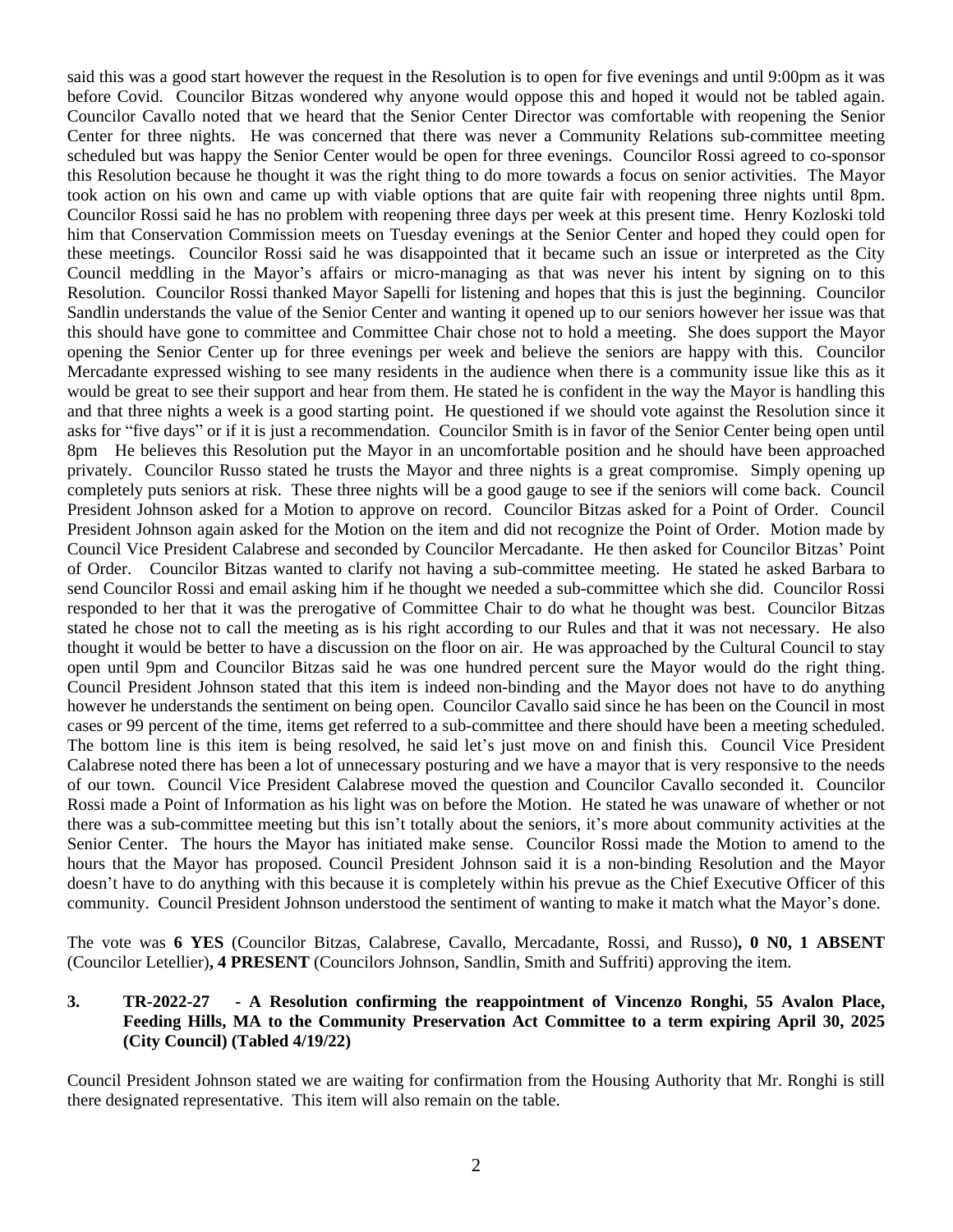# **4. TR-2022-29 - A Resolution accepting a grant in the amount of Two Thousand and Five Hundred Dollars and Zero Cents (\$2,500.00) from the Executive Office of Public Safety and Security Office of Grants and Research to the Town of Agawam Fire Department (Sponsored by Mayor Sapelli)**

Motion to approve made by Councilor Mercadante and seconded by Councilors Smith and Suffriti. Council President Johnson stated this grant is to purchase a defibrillator.

The vote was **10 YES, 0 NO, 1 ABSENT** (Councilor Letellier) approving the item.

# *Item G. Elections*

None.

# *Item H. Public Hearings*

# **1. TO-2022-8 (PH-2022-2) - An Order amending a LICENSE for gasoline/petroleum storage tanks, Gulf Express Mart, 18 Springfield Street, Agawam, MA (Clerk) (Referred to Administrative Committee)**

Motion to approve made by Councilors Smith and Calabrese and seconded by Councilor Sandlin. As Chair of the Administrative Committee, Councilor Rossi provided the report stating that there were no issues or concerns with this application although the Engineering Department had concerns that the tank should remain in the same location so as not to interfere with future construction in that area. Motion to send a positive recommendation to the Full Council by Councilor Mercadante and seconded by Councilor Smith. The vote was 4 Yes, 0 No, 1 Absent (Councilor Letellier)

Council President Johnson declared the Public Hearing open at 7:34pm. There were no speakers in support or in opposition, in person or in name only. Council President Johnson declared the Public Hearing closed at 7:35pm.

The vote was **10 YES, 0 NO, 1 ABSENT** (Councilor Letellier) approving the item.

# **2. TO-2022-9 (PH-2022-3) - An Order amending a LICENSE for gasoline/petroleum storage tanks, One Stop Mart, 373 Rowley Street, Agawam, MA (Clerk) (Referred to Administrative Committee)**

Motion to approve made by Councilor Rossi and seconded by Councilor Suffriti. As Chair of the Administrative Committee, Councilor Rossi provided the report stating that there were no issues or concerns with this application although the Engineering Department had concerns that the tank should remain in the same location so as not to interfere with future construction in that area. Motion to send a positive recommendation to the Full Council by Councilor Mercadante and seconded by Councilor Smith. The vote was 4 Yes, 0 No, 1 Absent (Councilor Letellier)

Council President Johnson declared the Public Hearing open at 7:36pm. There were no speakers in support or in opposition, in person or in name only. Council President Johnson declared the Public Hearing closed at 7:37pm.

The vote was **10 YES, 0 NO, 1 ABSENT** (Councilor Letellier) approving the item.

# **3. TR-2022-28 (PH-2022-4) - A Resolution adopting the Fiscal Year 2023- 2027 Capital Improvement Program (Sponsored by Mayor Sapelli) – Public Hearing Date set for May 16, 2022**

Council President Johnson noted that the Public Hearing on this item will be conducted at the next meeting on May 16th.

4. TOR-2022-8 (PH-2022-5) - An Ordinance to amend Section 124 of Chapter 180 of the Code of the Town **of Agawam (Sponsored by Mayor Sapelli) (Two Readings Required) (Referred to Legislative Committee) – Public Hearing Date set for June 6, 2022**

Council President Johnson noted that the Public Hearing on this item will be conducted at our June 6<sup>th</sup> meeting.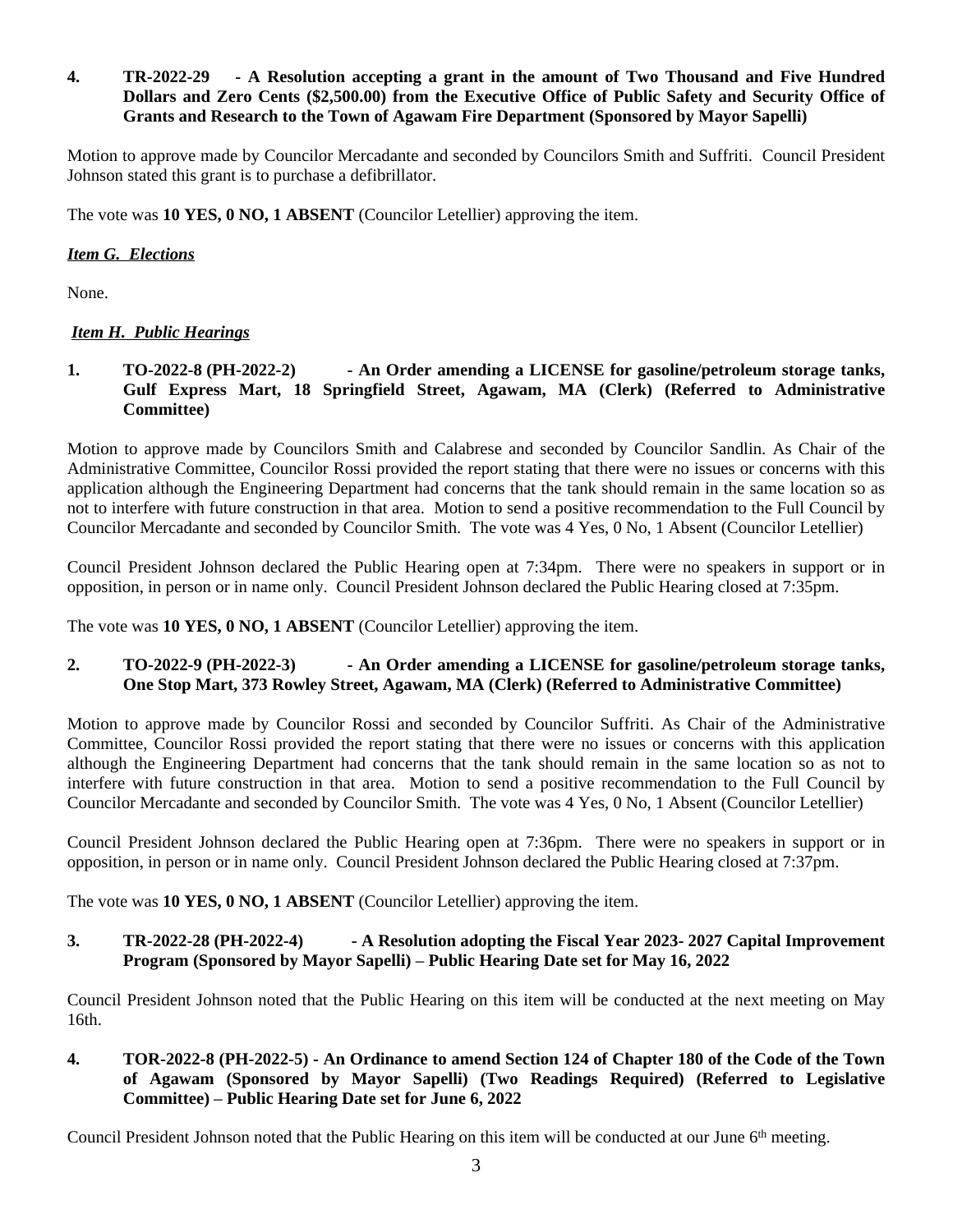## *Item I. Old Business*

# 1. TOR-2022-7 - An Ordinance to amend Sections  $7(A)(1)$  and  $7(A)(2)$  of Chapter 49 of the Code of the **Town of Agawam (2 of 2 Readings) (Sponsored by Mayor Sapelli) (Referred to Legislative Committee)**

Motion to approve the second and final reading made by Councilor Mercadante and seconded by Councilor Suffriti. Councilor Bitzas spoke against this item at the last meeting. He wanted to remind the Council that a teacher with a four year degree makes \$48,000; a Police Officer and Firefighter makes \$59,000; a Principle Clerk makes about \$40,000. He asked how we could approve a position making \$86,000 and said this salary is way too high. Councilor Bitzas didn't understand why the town would do this when a clerical person could do the job and the current assistant has done a fantastic job over the last six months. He also stated the Senior Center Director is a great grant writer so why would we need to hire another.

#### Amendment #1

Councilor Bitzas believes it is too much money and made the Motion to amend the Ordinance to add in the Now Therefore clause the words "with a starting salary of \$60,000" as long as it was legal to do that. Council President Johnson asked if there was a second. Council Vice President Calabrese seconded the Motion to Amendment #1.

The vote was **2 YES** (Councilors Bitzas and Calabrese)**, 8 NO** (Councilors Cavallo, Johnson, Mercadante, Rossi, Russo, Sandlin, Smith, and Suffriti)**, 1 ABSENT** (Councilor Letellier) defeating Amendment #1.

Discussion continued with Councilor Mercadante stating that the Mayor's Office needs the help noting it never hurts to have another grant writer within the town and not overloading the current staff. He said this position adds no extra cost to the tax payers of Agawam. This position was already there and included in the budget – the Mayor is just switching the job title and scope of responsibilities. Councilor Mercadante stressed that we need to give the current staff in the Mayor's Office some much needed relief. Council Vice President Calabrese thanked Solicitor Buoniconti for his help in seeking what she wished to accomplish with her proposed amendment. Her proposed amendment would cost about \$500 if approved.

## Amendment #2

Council Vice President Calabrese made the Motion to amend by adding the following Now Therefore clauses:

Now Therefore, the position of "Chief of Staff to the Mayor" shall be posted for thirty (30) days as an available position open to the general public; and

Now Therefore, such posting of this available position shall be published in the newspapers in general circulation with the Town of Agawam.

Council President Johnson asked for a second. Councilor Bitzas seconded the Motion to Amendment #2. Council President Johnson asked for discussion to be limited only to the amendment. Councilor Russo asked for clarification of the \$500 and if it was for the full thirty days, one day or one week. Council Vice President Calabrese did not know but was going by the Solicitor's numbers. Council President Johnson agreed with the sentiment but didn't think it was proper to be placed within the Ordinance and noted they already do properly advertise. Councilor Sandlin also didn't believe this should be placed within the Code noting past practice of advertising for two weeks and not thirty days. Councilor Rossi why it would be necessary to make any amendments for a procedure that was already in place. Council President Johnson explained the advertising process and agreed it should not be part of the Code. He believed the Mayor will place the required ad in the paper and post it accordingly. Councilor Rossi made another comment asking if this particular procedure would be any different.

The vote was **2 YES** (Councilors Bitzas and Calabrese)**, 8 NO** (Councilors Cavallo, Johnson, Mercadante, Rossi, Russo, Sandlin, Smith, and Suffriti)**, 1 ABSENT** (Councilor Letellier) defeating Amendment #2.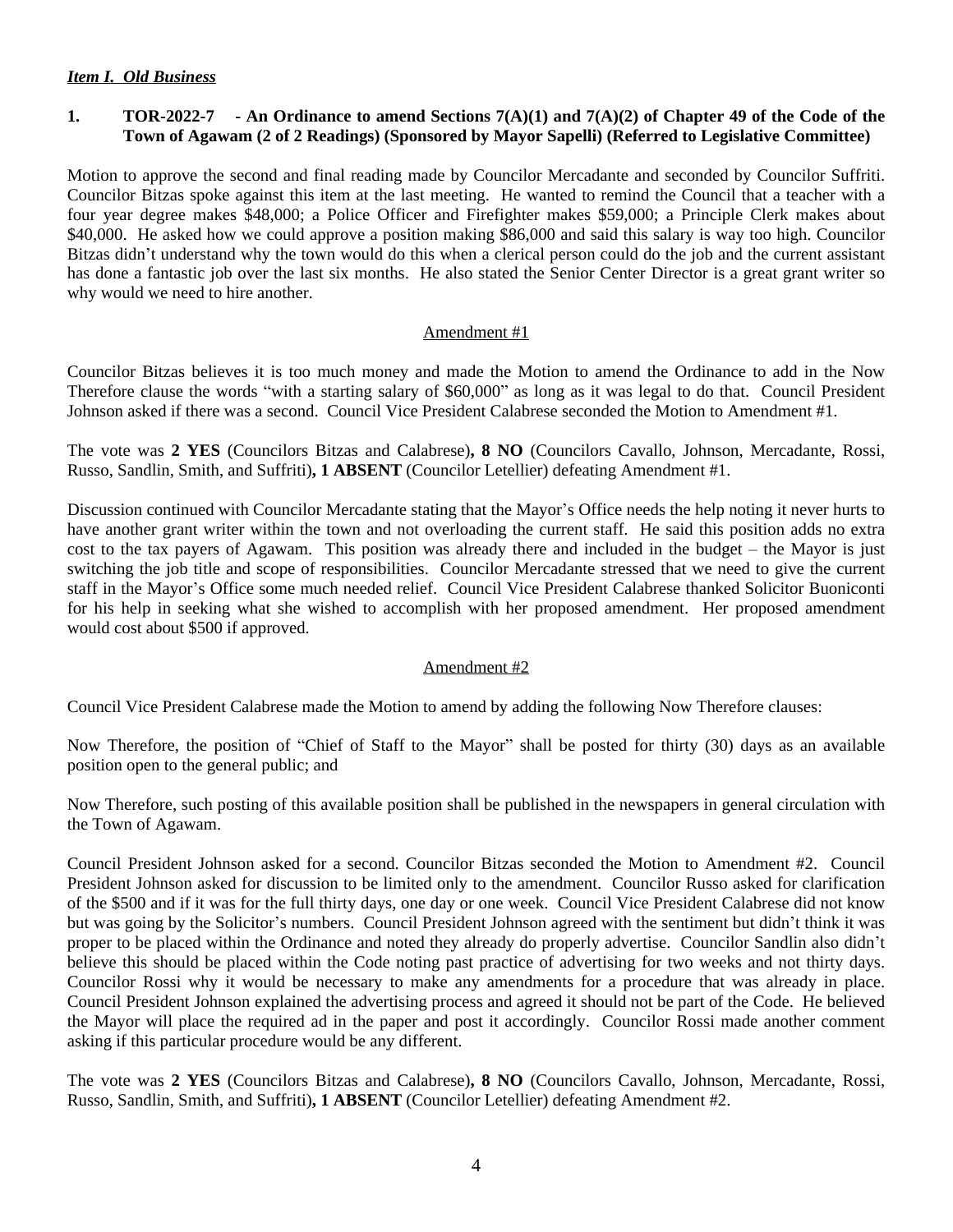Discussion on the Main Motion continued with Councilor Smith simply stating the Mayor is eliminating the Executive Assistant and replacing the position with a Chief of Staff. This position encompasses additional responsibilities with no additional cost to the Town – simply a name change. The Mayor needs someone to represent him. He's asked for our help and we should respect that and that is all we are voting on. Councilor Russo respects protecting the taxpayer's money however this does not affect taxes nor the budget. The Senior Center Director is indeed a great grant writer however this would be a more efficient way to run the Mayor's Office. Councilor Bitzas understood replacing an eliminated position for the same money. We could save more money by making the starting salary lower – this wastes the taxpayer's money believing this job could be done by a clerical position. He wanted everyone to remember this position will be there for years and years. Councilor Sandlin made a Point of Information to Councilor Bitzas saying this new position deserves more money. The previous person had no education and was paid a great deal of money. This new position is a great idea for the town. Councilor Cavallo agreed that we have a very hard working mayor and this should not be a problem believing it is warranted as well as saying other communities have the same thing. Council President Johnson made a Point of Information to clarify any misinformation. This Ordinance is currently the Executive Assistant to the Mayor. They are proposing the exact same salary. The Mayor is simply eliminating the Executive Assistant position and replacing it with the Chief of Staff position as well as removing the stipend that the Executive Assistant received so it actually saves the town money. Simply put, he is taking the existing position, renaming it and broadening the scope of responsibilities.

The vote was **8 YES** (Councilors Cavallo, Johnson, Mercadante, Rossi, Russo, Sandlin, Smith, and Suffriti)**, 2 NO** (Councilors Bitzas and Calabrese**, 1 ABSENT** (Councilor Letellier) approving the second and final reading.

# *Item J. New Business*

**1. TR-2022-30 - A Resolution to appropriate and authorize borrowing in the amount of Eleven Million Six Hundred Twenty Nine Thousand Dollars (\$11,629,000) for the purchase of 1070 Suffield Street and the construction/reconstruction of the building and site for a police station (Sponsored by Mayor Sapelli)**

Council President Johnson did not refer this item and stated there would be a workshop on May 9th at the Senior Center on this item. The workshop will be televised.

# **2. TR-2022-31 - A Resolution preventing and opposing the closing of the Northampton VA Medical Center located in Leeds, Massachusetts (Sponsored by Councilors Bitzas and Rossi)**

Next Agenda.

# *Item L. Any other matter that may legally come before the City Council*

Council President Johnson informed the Council that we would be receiving the budget on May 12<sup>th</sup>. Therefore we will be holding the budget workshops on the 16<sup>th</sup> and 23<sup>rd</sup> of May. The plan is to have the Public Hearing on the Operating Budget on June 6<sup>th</sup> and the vote at our second June meeting. There will likely be another workshop in May on some other important items and that will likely be at the Senior Center as this venue doesn't work well for a workshop however all will be televised. All of the councilors expressed prayers for Councilor Letellier, her son Matthew, and her family. Councilor Bitzas also gave appreciation to all the teachers for Teacher Appreciation week. Council President Johnson shared the same sentiments and for the general public, Councilor Letellier is currently in the hospital and we are hoping and praying she finds her way out of this current struggle. Our prayers are with her and especially her son Matthew. He wanted her to know how much we all care for her.

# *Item M. Adjournment*

Motion to adjourn was moved by Council Vice President Calabrese and seconded by Councilor Suffriti. Meeting was adjourned at 8:08pm.

\*Please note that this meeting was live-streamed on Channel 15 as well as being able to view on the town's website\* [www.agawam.ma.us](http://www.agawam.ma.us)